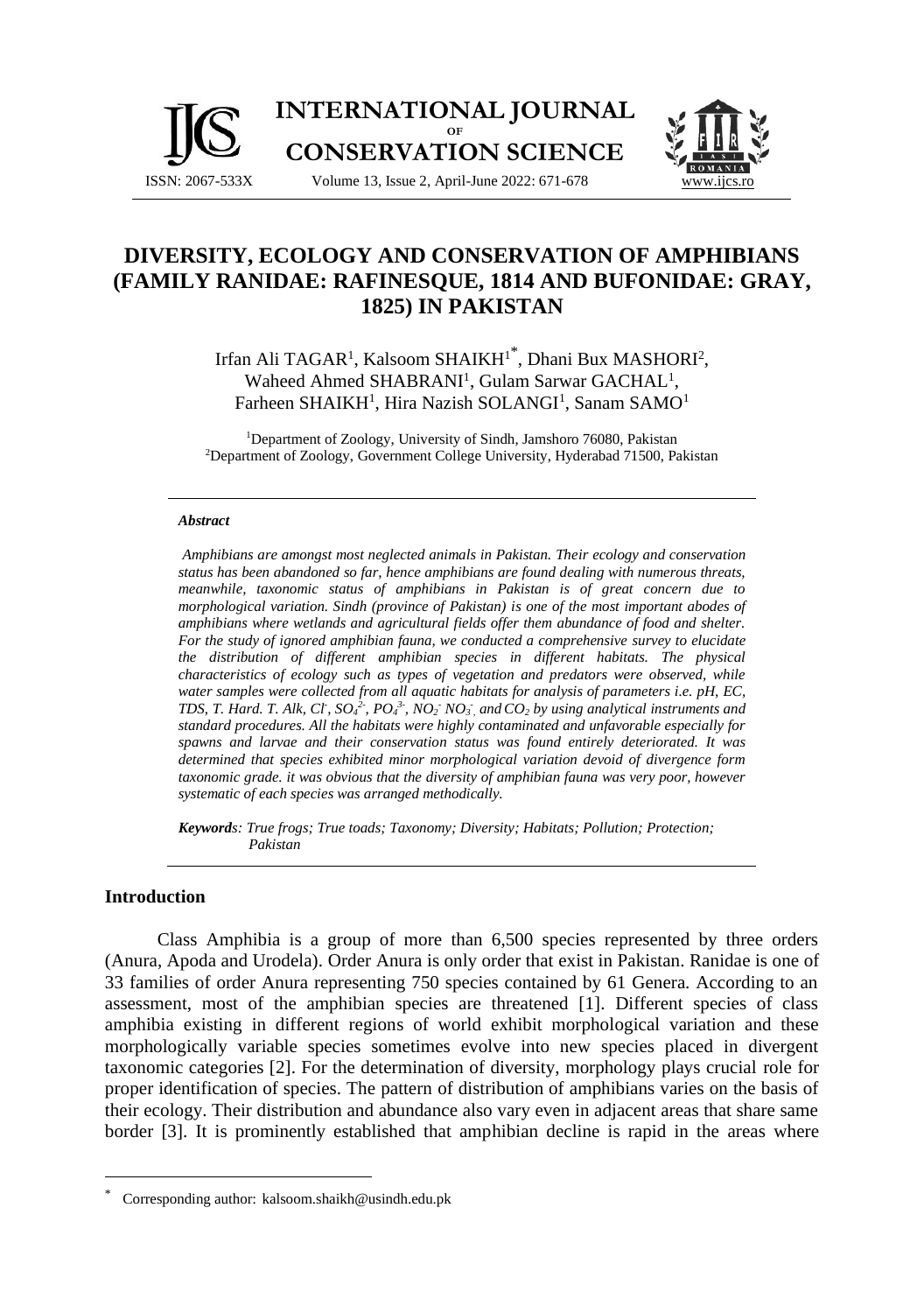pollution is high. Pollution in aquatic habitats affects growth and physiological development depends on the quality of their aquatic ambient [4].

Amphibians are economically valued animals as they benefit food web, agriculture, medicine, ecosystem, etc. [5-6]. They are exploited as satiating source of food at the local and even at international level. Amphibians are traded as export in some countries of world. In agricultural feeds, they are introduced reduce the population of crop pest such as insects [3]. Tadpoles are herbivorous in feeding nature and they reduce the unnecessary herbs and shrubs in water bodies. Amphibians are also valued for wound healing efficiency, pharmaceutical and therapeutic potential of their skin [7]. Because of their economic importance, amphibians have gained much importance for their problematic status worldwide since past two decades. It is evident that the ecological problems destroy habitats of wild animals especially due to anthropogenic activities and lack of interest of wildlife agencies [6].

Their decline indicates problematic status of natural processes because amphibians are highly sensitive to environmental changes [8]. Decline in amphibian diversity and their reduced population are issues of great concern worldwide. Amphibians are considered to have undergone decline significantly since 1950. It is estimated that there are about more than one third threatened species of class amphibia and over one hundred and twenty species have declined so far. Water pollution is a main reason of amphibian decline and mortality [6]. Dreadful ecological changes affect amphibians considerably and are greatly considered as a major reason for the decline of amphibians in most regions of the world. Existence of predators may also lessen the population of amphibians and may lead them towards mortality. Predators mainly feed on tadpoles and even adult amphibians which eventually become food of potential predators [8-10].

Considering the threatened status of amphibian fauna and their habitats, present study was proposed to explore diverse forms of amphibians with deep concentration on their systematic status based on morphological variation. This study was mainly focused on divulging into problems that amphibians face and revealing their status as protected or unprotected. Furthermore, this study was carried out to bring a novel, distinguished and comprehensive knowledge about amphibians of Pakistan.

#### **Experimental part**

Sindh province offers different types of habitats to different group of animals. Amphibians are special group of vertebrates that have adapted to survive in many different types of habitats of Sindh (Fig. 1). The study sites, their geographical area, Global positioning System (GPS) and types of habitats are detailed in table 1.

The physical characteristics of each study site were observed, while gross water samples were collected from aquatic habitats into in stoppered polyethylene plastic bottles which were analyzed by following systematic and scientific methods [11-14]. pH was analyzed using pH meter (Orion, 420), however electric conductivity (EC) and total dissolved solids (TDS) were evaluated using conductivity meter (Orion 115). Titration procedures were adopted for analysis of total hardness (T-Hard), total alkalinity (T-Alk), chloride (Cl) and carbon dioxide (CO<sub>2</sub>). Ultra-violet spectrophotometer (Hitachi 200) was used for analysis of sulphate  $(SO<sub>4</sub><sup>2</sup>)$ , phosphate (PO<sub>4</sub><sup>3</sup>), nitrite (NO<sub>2</sub>) and nitrate (NO<sub>3</sub>). Status of amphibian habitats was identified via scientifically approved water quality criteria [11]. The species were identified using morphometry; identification keys and catalogues [15-17].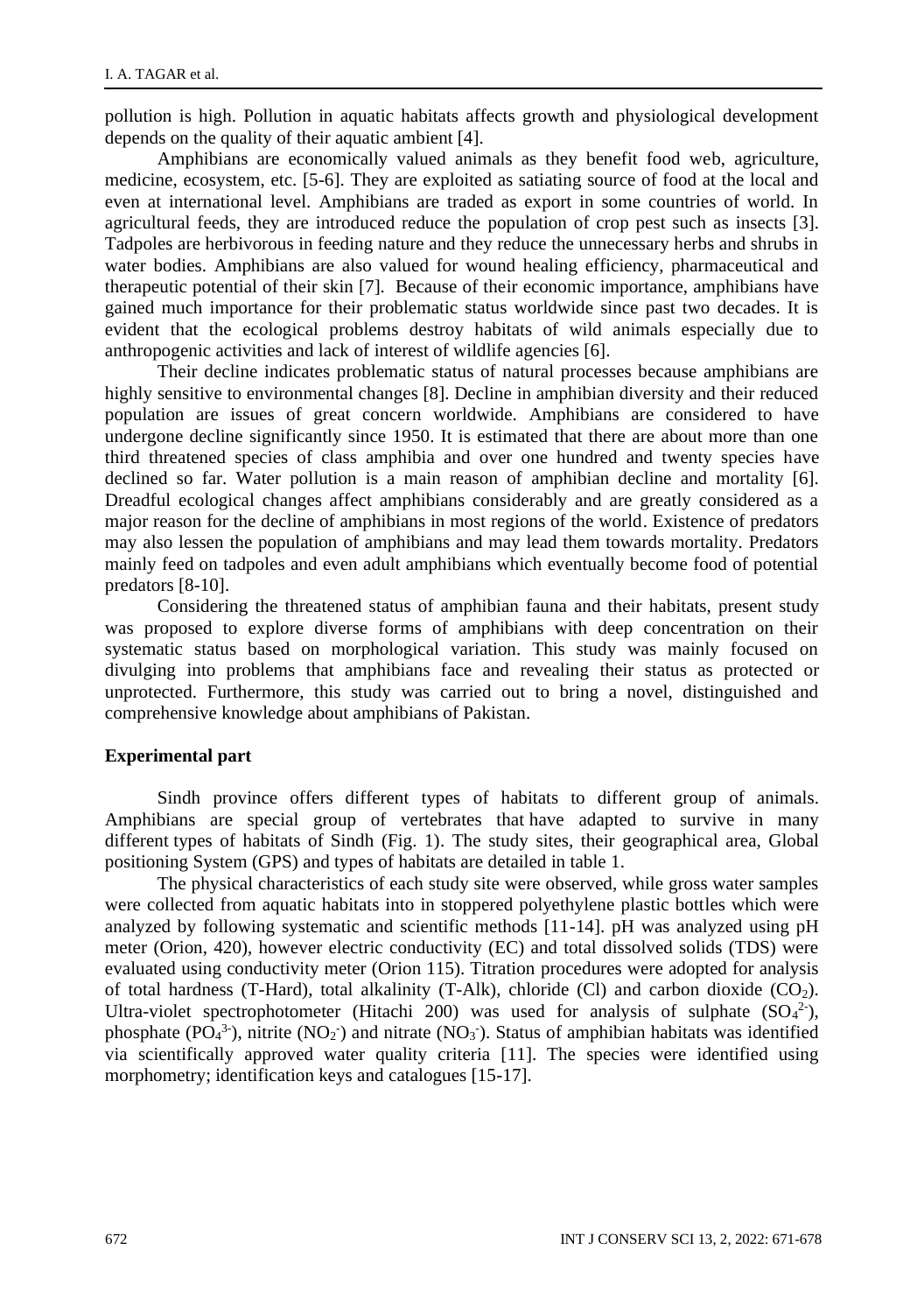

**Fig. 1.** (A) Map of Pakistan, highlighting location of Sindh province. (B) Map of Sindh with indication of study sites where presence of amphibians was recorded and ecological conditions were analyzed

**Table 1.** Details about study sites and habitats where live amphibian specimens were sighted. Name of study sites is followed by their geographical area. Global positioning System (GPS) of each site is given along different types of habitats that harbored amphibians

| <b>Study Sites</b>       | Area $(2^{km})$ | <b>GPS</b> coordinates                   | <b>Types of habitats</b>                    |
|--------------------------|-----------------|------------------------------------------|---------------------------------------------|
| <b>Badin</b>             | 6,726           | 24°40'N 69°00'E                          | Ponds, marshes, bogs                        |
| Dadu                     | 19,070          | 26°20'N 67°35'E                          | Ponds, marshes, bogs, springs, rough        |
|                          |                 |                                          | grassland                                   |
| Ghotki                   | 6975            | 27°49'N 69°39'E                          | Ponds                                       |
| <b>Hyderabad</b>         | 3,198           | 25°15'N 68°45'E                          | River, Ponds, marshes, springs              |
| <b>Jamshoro</b>          | 11,517          | 25.43212°N68.263171°E                    | Bogs, River, Ponds, marshes, springs        |
| <b>Jacobabad</b>         | 5278            | 28°16'48"N 68°25'48"E                    | Ponds                                       |
| <b>Kashmor</b>           | 2592            | 28°26'00"N 69°35'06"E                    | Ponds, shrub land, marshes, bogs, springs,  |
|                          |                 |                                          | rough grassland                             |
| Larkana                  | 7423            | 27°33′36″N 68°13′35″E                    | Lakes, river, ponds, bogs, heathland        |
| <b>Matiari</b>           | 3035.142        | 25°36′00″N 68°26′24″E                    | Ponds                                       |
| <b>Mirpurkas</b>         | 2991            | 25°33′02N 069°00′11E                     | Shrub land, heathland, rough grassland,     |
|                          |                 |                                          | Ponds, marshes, bogs                        |
| <b>Naushahro Feroze</b>  | 2,945           | $26.8463^{\circ}$ N, $68.1253^{\circ}$ E | Ponds, marshes, shrub land, scrub land      |
| <b>Qambar Shahdadkot</b> | 5,599           | 27.5859° N. 68.0060° E                   | Lakes, streams, ponds, meadows,             |
|                          |                 |                                          | scrubland, shurb land, springs              |
| <b>Shaheed</b>           | 4,502           | 26°35'N 68°10'E                          | Ponds, shrub land                           |
| <b>Benazirabad</b>       |                 |                                          |                                             |
| <b>Shikarpur</b>         | 2512            | 28°00'N 68°40'E                          | Ponds, shrub land, bogs                     |
| <b>Sukkur</b>            | 5165            | 27°40'N 69°30'E                          | Ponds, shrubland                            |
| <b>Tharparkar</b>        | 19,638          | 24°44'24"N 69°48'00"E                    | Desert, shrub land, scrub land              |
| Thatta                   | 7,705           | 24.7475° N, 67.9106° E                   | Lakes, streams, ponds, springs, shrub land, |
|                          |                 |                                          | scrubland                                   |

## **Results and discussion**

Among collected specimens of amphibians, immature forms and juveniles could not be identified up to species level, whereas adult specimens were identified as *Hoplobatrachus tigerinus* (Daudin, 1802)*, Euphlyctis cyanophlyctis* (Schneider, 1799)*, Allopa hazarensis* (Dubois and khan, 1979) and *Duttaphrynus stomaticus* (Lutken, 1864) (Fig. 2).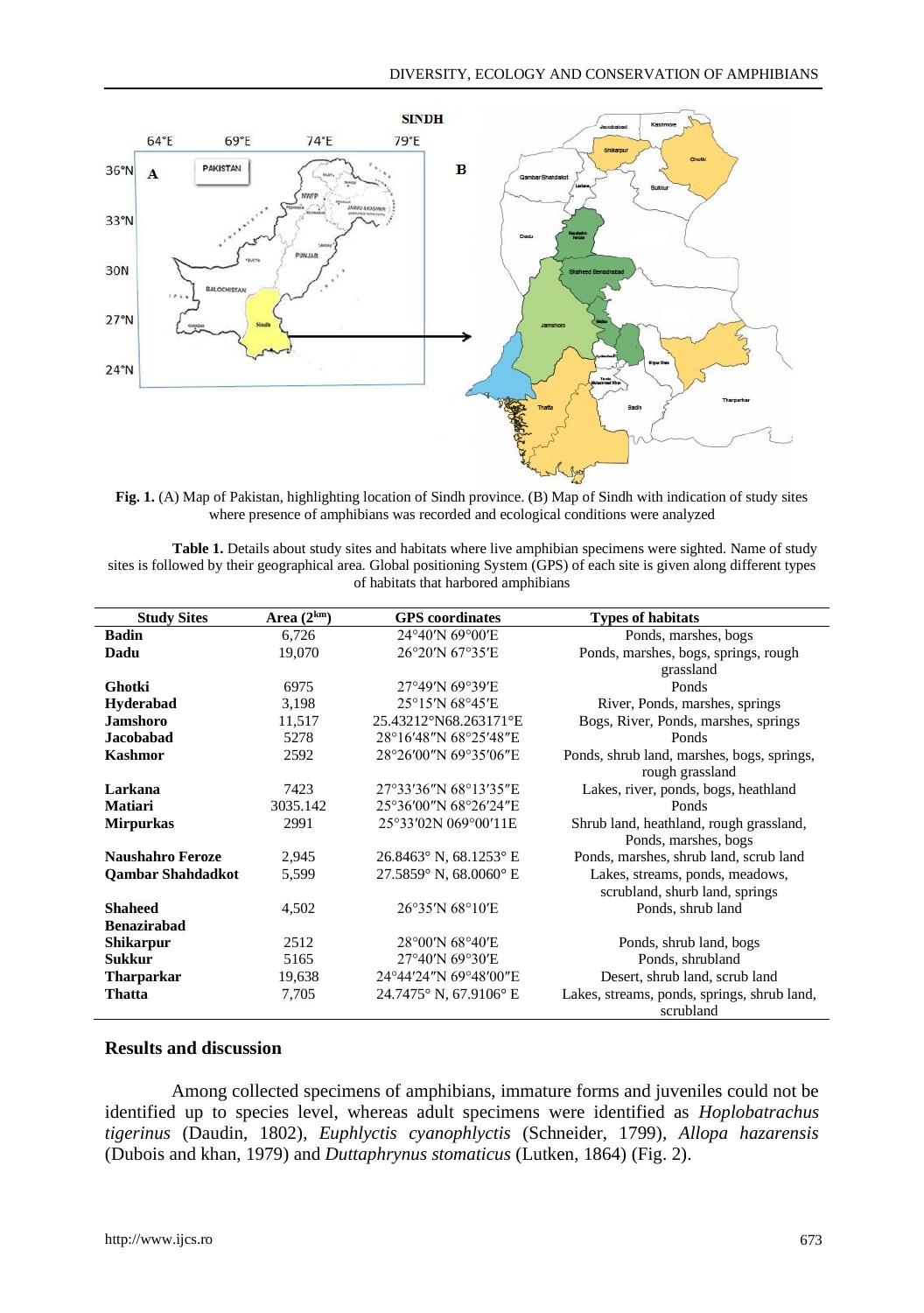

**Fig. 2**. Diverse species of amphibians in Sindh. (A) *Hoplobatrachus tigerinus*, (B) *Euphlyctis cyanophlyctis*, (C) *Allopa hazarensis*, (D) *Duttaphrynus stomaticus.*

Species of family Ranidae were found to possess distinct characteristics due to their highly aquatic nature as compared to *D. stomaticus* that belongs to family Duttaphrynusnidae. *H. tigerinus* was observed adopting variable body colors in different habitats (Fig. 1); however, *E. cyanophlyctis* and *A. hazarensis* were yellowish brown and grey respectively (Fig. 2). *D. stomaticus* was light brown with numerous pores and dark blotches all over the dorsum. *H. tigerinus* was characterized with longitudinal folds and mid-dorsal line with numerous dark blotches on dorsum and limbs*.* Other species did not exhibit latero-dorsal folds and mid-dorsal line. However dorsal side of *E. cyanophlyctis* was observed devoid of any spackles with exception of few specimens. Skin of *D. stomaticus* was highly rough consisting of numerous pores; parotid glands were visible. Head was moderate in *H. tigerinus* and *E. cyanophlyctis*; though it was slightly longer in *A. hazarensis*. Snout was round and pointed in *E. cyanophlyctis* and it was projecting beyond the mouth in *A. hazarensis*. Canthus rostral was found obtuse in *H. tigerinus,* indistinct in *E. cyanophlyctis* and round in *A. hazarensis*. Tympanic membrane was distinct in all ranids and *D. stomaticus*.

*H. tigerinus* possessed moderate sub-articular tubercles; inner metatarsal tubercle was strongly compressed. *H. tigerinus and E. cyanophlyctis* possessed narrow inter-orbital space*. H. tigerinus* and *E. cyanophlyctis* were characterized with short and pointed fingers that were slender in *A. hazarensis*. Sub-articular articulation and inner metatarsal tubercle were small sized in *E. cyanophlyctis* that was found devoid of nuptial spines. Loreal region of *A. hazarensis* was strongly concave and it also possessed a small vestige of pineal ocellus. Extensively webbed feet were observed in all the species of family Ranidae, except *D. stomaticus* because of their less aquatic nature. Distinct characteristics of *D. stomaticus* included lack of cranial crests and smooth skin, however tibial and parotid glands were present. Tympanic membrane was distinct and two-thirds the diameter of the eye of *D. stomaticus*. Loreal space was broader than the upper eyelid and a spiny ridge on the tarsus was also observed. First and second fingers were approximately equal with a single sub-articular tubercle. Population of *D. stomaticus* had previously been recorded from District Larkana to possess a distinct characteristic of red round dot in mid of palm of forelimbs and red claws [8-9]. Present investigation confirmed the prevalence of same variable characteristic in population of *D. stomaticus* in same area (Fig. 3).

Findings of present study show that among about 6,500 amphibian species worldwide (Frost, et al. 2006) and 24 species reported from some areas of Pakistan (Khan, 2008), only four species exist (Fig. 2) in heavily agricultural area of Sindh province where a high number of aquatic and terrestrial habitats are available for biodiversity. Body weight of male and female specimens was determined different as followed: *A. hazarensis*  $28.6\pm2.7$  ( $\circ$ ) and  $23.0\pm1.9$  ( $\circ$ ), *H. tigerinus* 254.6±3.91 (♀) and 172.4±61.2 (♂), *E. cyanophlyctis* 36.8±1.9 (♀) and 34.1±2.0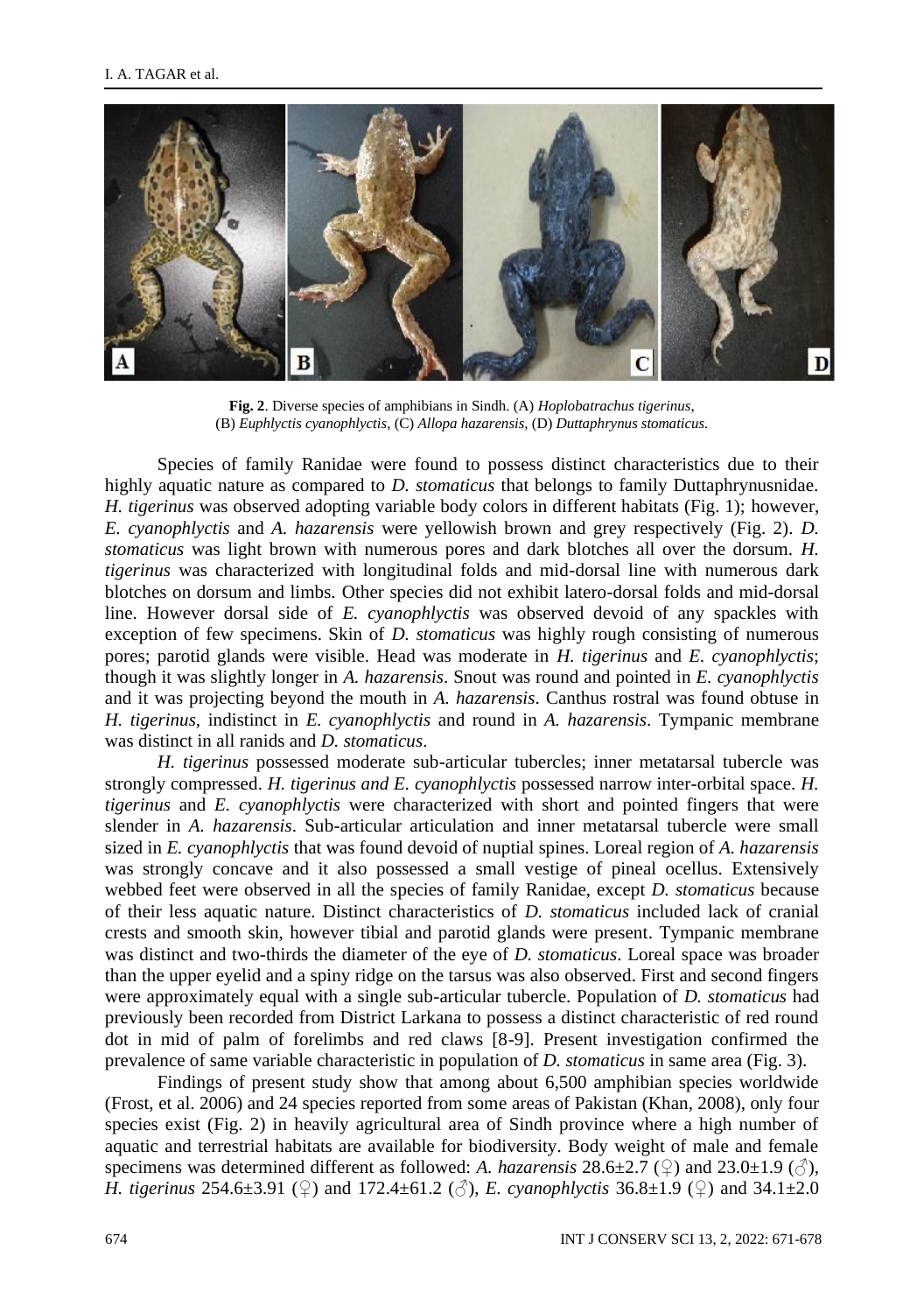$(\text{A})$ , *D. stomaticus* 29.31±0.95 ( $\textcircled{2}$ ) and 26.47±1.12 ( $\textcircled{3}$ ). Body size of both sexes was also recorded different i.e. *A. hazarensis* 49.3±0.7 (♀) and 46.8±1.7 (♂), *H. tigerinus* 136.2±3.0 (♀), 111.7±10.3 (♂), *Euphlyctis cyanophlyctis* 55.1±3.5 (♀), 48.6±1.7 (♂), *D. stomaticus* 44.59±0.77 ( $\circled{2}$ ) and 40.63±0.93 ( $\circled{3}$ ).



**Fig. 3.** *Duttaphrynus stomaticus* collected from district Larkana, (A) Dorsal image (B), ventral view highlighting palm of forelimbs having a round red blotch in mid of palm and red colored claws (C), forelimbs view of another specimen with red colored patch in mid of palm and red claws.

Amphibians were found to survive in different habitats such as bogs, grassland, lakes, marshes, ponds, rivers, scrub land, shrub land, springs, streams, swamps. Among so many types of habitats, ponds especially in agricultural areas were found having abundant population of amphibians. Vegetation present in premises of amphibian habitat in Sindh included *Salvadora oleoides* (Khabar)*, Prosopis cineraria* (Kandi), *Tamarix dioica* (Laya*), Tamarix aphylla* (Lai), *Typha latifolia* (Pan), *Typha elephantiana* (Elephant grass), *Typha domingensis* (Cattail)*, Phragmites karka* (Common Reed), *Ipomoea aquatic* (Leaf vegetable) *and Salvinia molesta*  (kariba weed)*.* All ranids were observed dwelling near aquatic bodies, whereas *D. stomaticus*  was mostly found in dry habitats especially in desert area of Thar. Amphibians were found settled near terrestrial area for the vegetation appropriate for the concerned **species**. A Habitat is an ecological or environmental area that is inhabited by a particular Species of Animal, Plant or other type of organism. Ecological condition of study area was determined as unstable for amphibians due to presence of potential predators. Amphibians prayed by predators in aquatic environment include *Anastomus oscitans* (Asian openbill), *Catla catla* (Thaili), *Ciconia ciconia* (whilte strok), *Ciconia nigra* (black stork), *Labeo rohita* (Rohu), *Labeo calbas* (Dahi), (*Osteobarma catio (*Makhni), *Puntius ticto* (Popri), *Cirrhinus mirgala* (Morakhi), *Psammophis leithi* (Ribbon snake), *Ptyas mucosus* (Common rate snake), and *Typhlopes porrects* (Slender blind snake). Terrestrial predators of amphibians include: *Corvus splendens* (house crow), *Python Molurus* (Indian Python), *Naja Naja* (Indian or Spectacled Cobra), *Echis Carinatus* (Saw Scaled Viper or Carpet Viper), *Vipera Russelli* (Russell's viper), *Bungares Caeruleus Sindanus* (Indian or Sind Krait), *Lutra lutra* (Eurasian or common otter). Analysis of amphibian primary "aquatic" habitats revealed poor quality as shown in Table 2.

Study of physico-chemical parameters showed an unstable condition of amphibian habitats. Value of almost all parameters except pH and CO<sub>2</sub> was recorded extremely high than recommended level. Hydrogen ion concentration indicated by pH (6.5-9.2) and carbon dioxide value  $(12.0\n-26.0 \text{mg } L^{-1})$  were within normal limit [18]. Meanwhile value of EC (1180.5-4769.0 μS cm-1 ) was entirely above the recommended limit (150.0-500.0μs/cm). EC shows presence of dissolved electrolytes in form of total dissolved solids and total hardness that conduct heat efficiently across the water [19-20]. In this context, concentration of TDS and T. Hard were also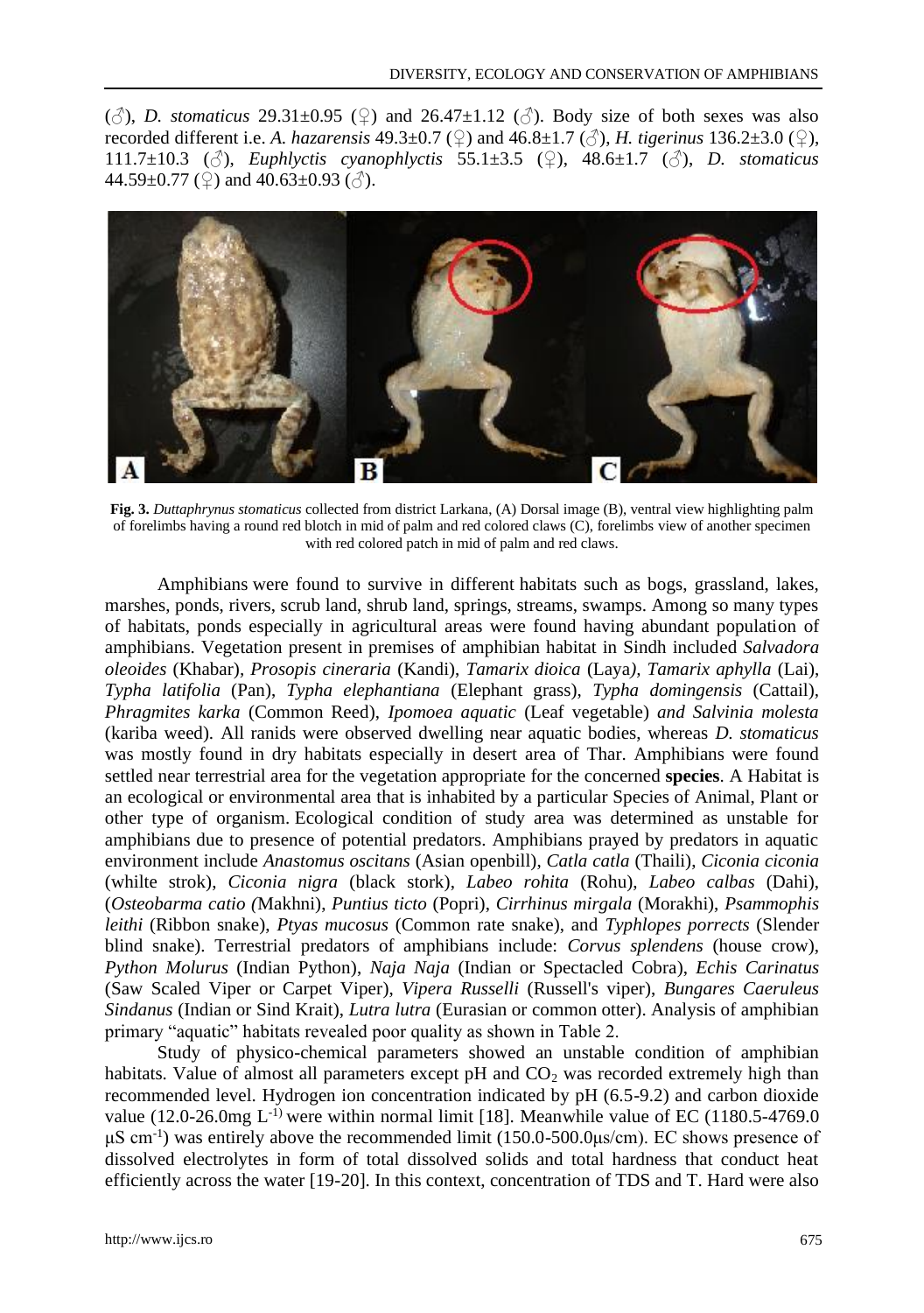as high as  $788.8-3280.5mg \cdot L^{-1}$  and  $200.5-960.3mg \cdot L^{-1}$  respectively. Total alkalinity consists of Total Dissolved Solids (TDS) and total concentration of bases and in water. It plays significant role in resisting changes in pH and its value into amphibian habitats was found from 175.2 to 470.0mg $\cdot L^{-1}$  regarded as dreadful especially for eggs and larvae [12]. Cl concentration (200.2-690.2mg·L<sup>-1</sup>) was also beyond favorable limit alike sulphate that was measured within 200.8 to  $817.9mg \cdot L^{-1}$ , considered as extremely above the normal level which is strongly recommended to be maintained within 50-100mg/L for survival of aquatic animals [11-12]. Other non-metallic parameter  $PO<sub>4</sub><sup>3</sup>$  was analyzed to occur in habitats from 200.0 to 673.5mg L<sup>-</sup> <sup>1</sup> that also did not meet the standard criteria for water quality for amphibians [21]. Minimum and maximum values of  $NO_2$  and  $NO_3$  were evaluated respectively within 0.9-19.5mg $\cdot L^{-1}$  and  $1.3 - 20.6$ mg $\cdot L^{-1}$ .

| <b>Parameters</b>               | Value               |
|---------------------------------|---------------------|
| рH                              | $7.8 \pm 0.7$       |
| $EC \mu S \text{ cm}^{-1}$      | $2559.4 \pm 1087.0$ |
| TDS mg $L^{-1}$                 | $1759.6 \pm 677.1$  |
| <b>T-Hard mg L</b> <sup>1</sup> | $1759.6 \pm 677.1$  |
| T-Alk mg $L^{-1}$               | $1759.6 \pm 677.1$  |
| Cl mg $L^{-1}$                  | $447.9 \pm 120.7$   |
| $CO2$ mg L <sup>-1</sup>        | $8.6{\pm}4.0$       |
| $SO_4$ mg $L^{-1}$              | $475.6 \pm 162.0$   |
| $PO_4$ mg $L^{-1}$              | $475.6 \pm 162.0$   |
| $NO2$ mg L <sup>-1</sup>        | $5.7 \pm 3.5$       |
| $NO3$ mg $L-1$                  | $8.6{\pm}4.0$       |

**Table 2.** Physico-chemical analysis of amphibian habitats

Concentration of physico-chemical parameters make water either safe or hazardous according to their level. High EC, TDS and T. Hard are harmful for spawns and tadpoles of amphibians that can be severally damaged [19]. The eggs and larvae and juveniles also appear to be very sensitive to high EC and TDS levels which can gradually kill them through desiccation or dehydration [20]. Exceeded level of T-Hard may also cause negative impacts on physiological functions of amphibians [22]. The eggs and larvae also appear to be very sensitive to too high or too low alkalinity that leads to failure to resist changes in pH [23]. Range of T. Alk was recorded from 145.5 to 537mg, whwereas Cl<sup>-</sup> was dissolved in habitats from 175.3 to 745.1mg. High quantity of Cl is also toxic to amphibians as it threatens the health, survival, growth, and reproduction mainly by damaging their osmoregulation.  $SO_4^2$  and  $PO_4^3$  are also very influential parameters as they equally increase the eutrophication and increases population of algae that creates oxygen shortage for all the aquatic animals inhabiting same water body [24]. Sindh offered amphibian habitats consisting of 200-817.9mg/L of SO<sup>4</sup> and 150.8-800mg of PO4<sup>3-</sup>. Nitrogen fertilizers may also contribute to pollute water of amphibian habitats. Value of  $NO_2$ <sup>-</sup> 0.1-19.5mg/L and  $NO_3$ <sup>-</sup> 1.0 to 20.6mg/L may induce behavioral and morphologic changes into them [25].

High value of analyzed physico-chemical parameters may occur as a result of atmospheric deposition, surface and ground water runoff or biological degradation of organic matter. Therefore, throw of unhygienic things such as garbage, plastic bottles and excessive use of toxic fertilizers, insecticides, pesticides and herbicides should be avoided to keep water bodies clean especially of those areas where wild animals inhabit.

#### **Conclusions**

Amphibians face major threats due to negligence towards saving wildlife. Habitat destruction, potential predators and water contamination have altogether deteriorated the amphibian diversity and have limited their distribution. Due to large number of threats in form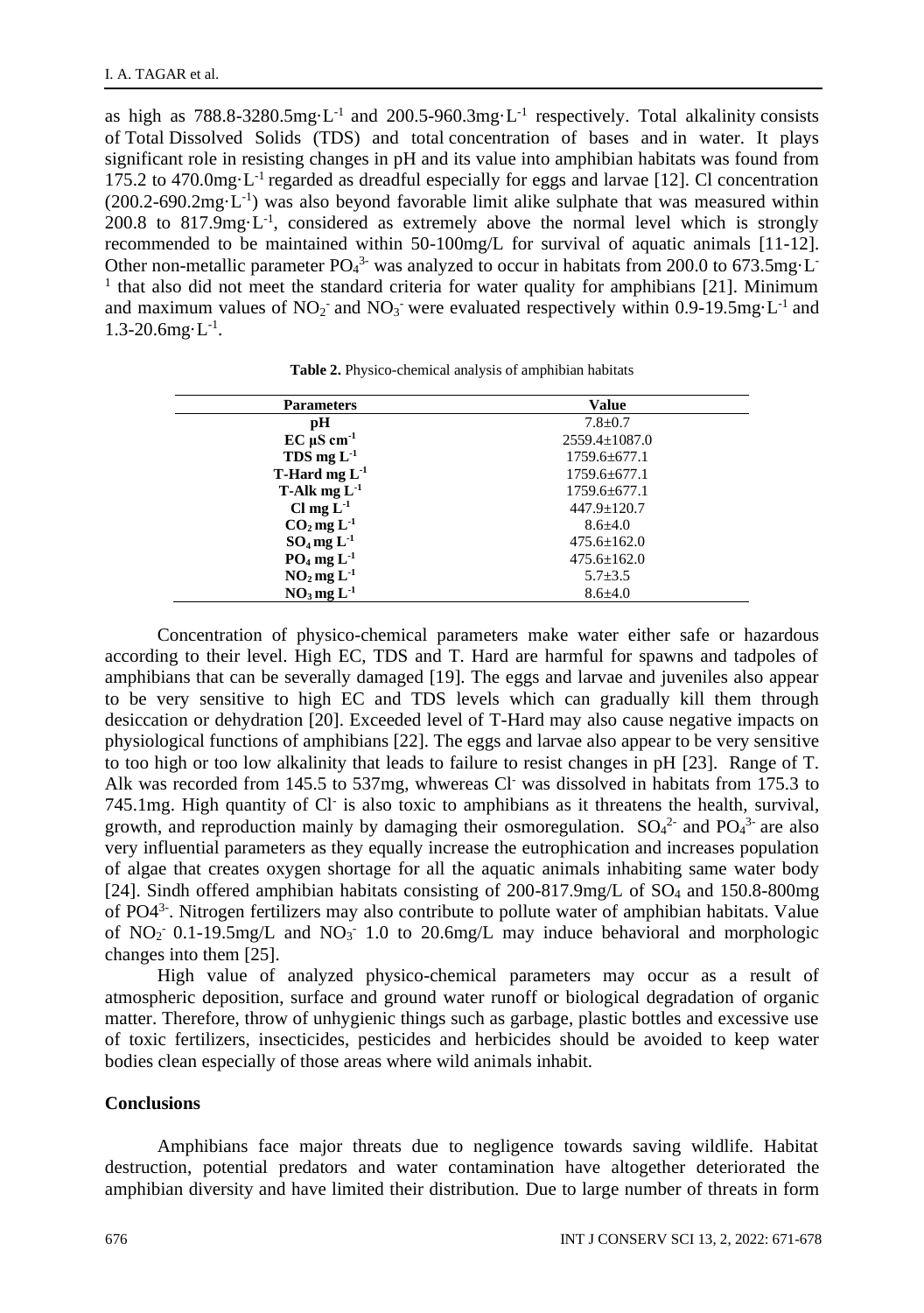of predators and pollution, population of species is decreasing rapidly. Sindh offers one of the most important abodes to amphibian species, where it is very important to take efforts for saving amphibians. Unfortunately, wildlife of Sindh is poorly studied, and therefore, most ignored species get lost even without being recognized. In this context, there is need of conducting surveys to establish checklist of species for better understanding of their existence and to elucidate their distribution, status, ecology, threats, and conservation. Based on our observations and analysis, we recommend for the conservation of amphibian fauna and their habitats in wild environment of Sindh province.

### **References**

- [1] L.S. Ford, D. Cannatella, *The major clades of frogs*, **Herpetological Monotgraphs, 7**,1993, pp. 94-117.
- [2] M.S. Gordon, N.K. Schmidt, H.M. Kell, *Osmotic Regulation in the Crab-Eating Frog (Rana cancrivora),* **Journal of Experimental Biology, 38**, 1961, pp. 659-678.
- [3] S.N. Stuart, J.S. Chanson, N.A. Cox, B.E. Young, A.S. Rodrigues, D.L. Fischman, *Status and trends of amphibian declines and extinctions worldwide***, Science, 306**, 2004, pp. 1783-1786.
- [4] S. Kalsoom, G.S. Gachal, Q.M. Saima, N.A. Sodho, R.Z. Brohi, M.S. Yusuf, *Distinct Morphology, Population Status and Environmental Ecology of Bufo stomaticus (Anura: Bufonidae) in Sindh, Pakistan,* **Flora and Fauna, 19,** 2013, pp. 323-329
- [5] K. Phillips*, Where have all the frogs and toads gone?* **Bioscience, 40**, 1990, pp. 422-424.
- [6] R. Griffiths, J.C. Beebee, *Decline and fall of the amphibians*, **New Science, 134**, 1992, pp. 25-29.
- [7] K.P. Sai, P.N. Reddy, M. Babu, *Investigations on wound healing by using amphibian skin,*  **Indian Journal of Experimental Biology, 33**, 1995, pp. 673-676.
- [8] S. Kalsoom, G.S. Gachal, Q.M. Saima, A.S. Naveed, S.M. Yusuf, H.Q. Ayaz, *Impact of Non-optimal Environmental Conditions on Survival of Amphibians in Pakistan*, **International Journal of Advanced Research, 1,** 2013, pp. 140-146.
- [9] T. Irfan, S. Kalsoom, G.S. Gachal, A. Iqra, A. Misbah, S. Abida, *Assessment of anurans (frogs and toads) inhabiting district Naushahro feroze, Sindh, Pakistan*, **Journal of Entomology and Zoology Studies, 7,** 2019, pp. 1419-1422.
- [10] S. Kalsoom, Q.M. Saima, G.S. Gachal, R.Z. Brohi, M.S. Yusuf**,** *Assessment of Physicochemical parameters in the amphibian environment in District Hyderabad Sindh, Pakistan,* **Journal of Entomology and Zoology Studies, 5,** 2014, pp. 241-245.
- [11] \* \* \*, Environmental Protection Agency (EPA), **Quality Criteria for Water**, 477, 1986.
- [12] \* \* \*, Environmental Protection Agency (EPA), **Approved Methods for the Sampling and Analysis of Water Pollutants in New South Wale**, (ISBN 1 74137 051 5), 2004, pp. 42-70.
- [13] C.H. Denial, **Quantitative Chemical Analysis**, 3rd edition, 1948, pp. 52-57.
- [14] R. Sunita, **Experiments in Applied Chemistry** (second edition), 2002, pp. 77-93.
- [15] M.S. Khan, *Amphibians of Pakistan*, **Reptilia, 56**, 2008, pp. 60-66.
- [16] I. Das, S.K. Dutta, *Checklist of the amphibians of India, with English common names,* **Hamadryad, 23,** 1998, pp. 63-68.
- [17] A. Dubois, A. Ohler, *A Frogs of the subgenus Pelophylax (Amphibia, Anura, genus Rana),* **Zoologica Poloniae, 39**, 1995, pp. 139-204.
- [18] K.L. Clark, B.D. Lazerte, *A laboratory study of the effects of aluminum and pH on amphibian eggs and tadpoles*, **Canadian Journal of Fisheries and Aquatic Sciences, 42**, 1985, pp. 1544-1551.
- [19] B. Robin, E.G. Christian**,** *The Need for Water Quality Criteria for Frog,* **Environmental Health Perspectives, 103,** 1995, pp. 352-357.